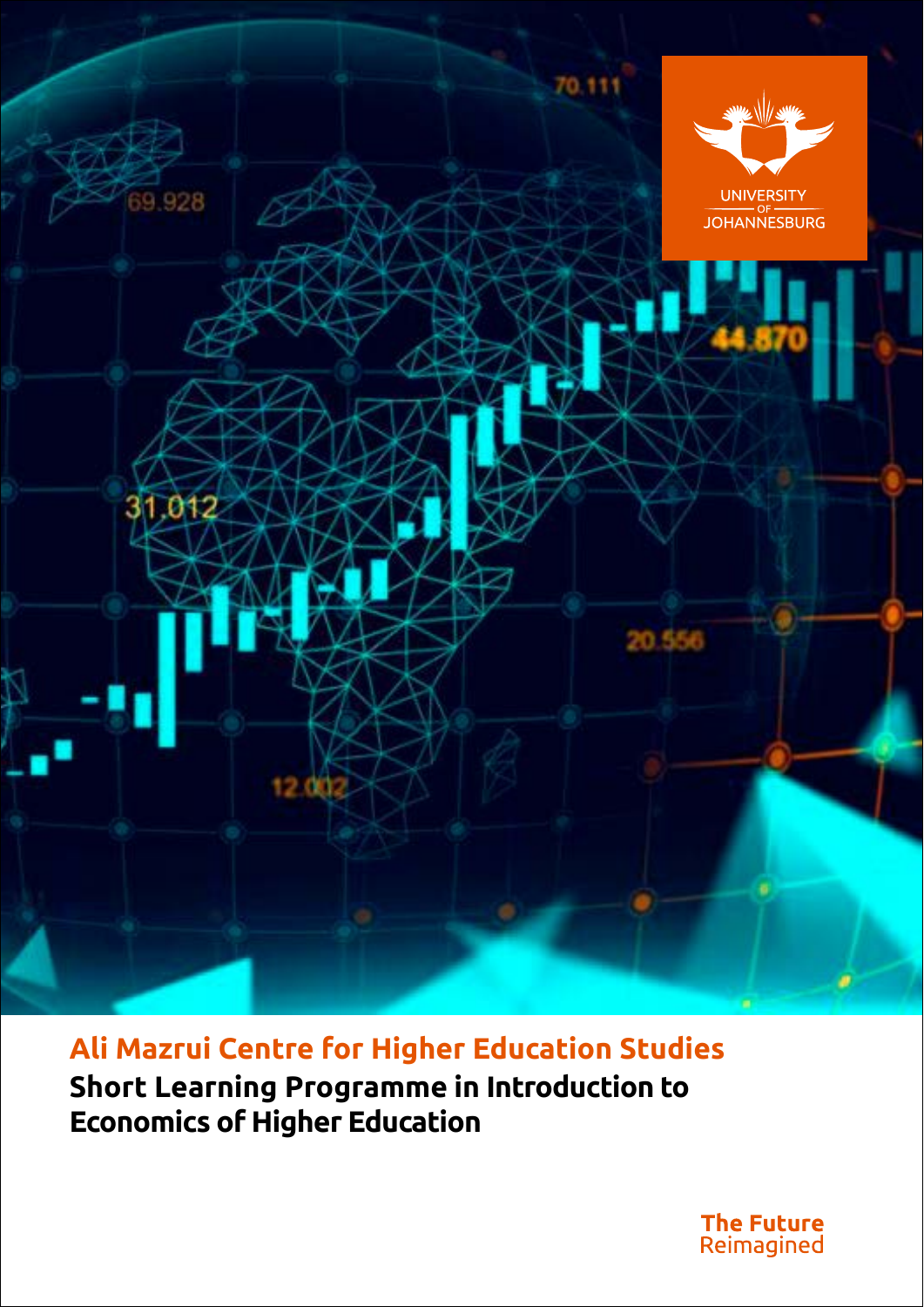# **The Programme**

The Faculty of Education of the University of Johannesburg is offering a Short Learning Programme (SLP) in Introduction to Economics of Higher Education. Successful candidates qualify for a certificate from the University of Johannesburg or for a credit bearing online module that will articulate towards a Master's degree in Higher Education Studies subject to approval by the Council on Higher Education (CHE).

The general purpose of this SLP is to provide a critical overview of the complex relationship between education, knowledge production, economic growth, and development; in order to pose questions such as what is the relationship between education, knowledge, and the economics of human capital? How can we explain the rate of return in investment in education and knowledge economy*?* Is the knowledge economy related to the contemporary commercialisation of science and academic scholarship? How can we mitigate the dynamics between social responsibility and education as a commodity in knowledge economy? What is the role of knowledge economy in an emerging economy like South Africa? How can these issues inform current educational policy?

Moreover, the course covers the complexity within the fiscal dimensions of higher education discussing entrepreneurship in higher education, tuition policies, and cost-sharing schemes in public institutions. Thus, this SLP is intended to provide a systematic overview of theories, concepts, policy trends, and practices of economics and finance of higher education.

The course deepens students' understanding of the basics of the economics of higher education and enables them to conceptualise the theoretical aspects that are pertinent in discussing and analysing the nexus between higher education, economic growth, and development. The SLP equips students with the conceptual and analytical tools needed to engage in research, addressing complex issues of economics of higher education. Through a combination of conceptual and empirical readings, lectures, group discussions, presentations, and a written assignment, course participants will explore a range of topics relevant to the economics of higher education.

### **Programme Content**

**The programme covers the following topics:**

**1. Human capital theory and the concept of knowledge economy** 

This section covers the concepts, theories, and meaning of human capital theory and knowledge economy, and the way they shape higher education policies.

**2. The nexus and dynamics among higher education, economic growth and development**

This thematic section discusses the debate over the relationship between higher education, development, and economic growth in emerging economies such as South Africa.

**3. Theories, concepts and debates over private vs public rate of return in higher education**

The discussion over higher education as either a private or public good sparks the debate over private vs public rate of return in higher education. This section covers the concepts and debates over the rate of return and how it informs higher education policy processes in emerging economies.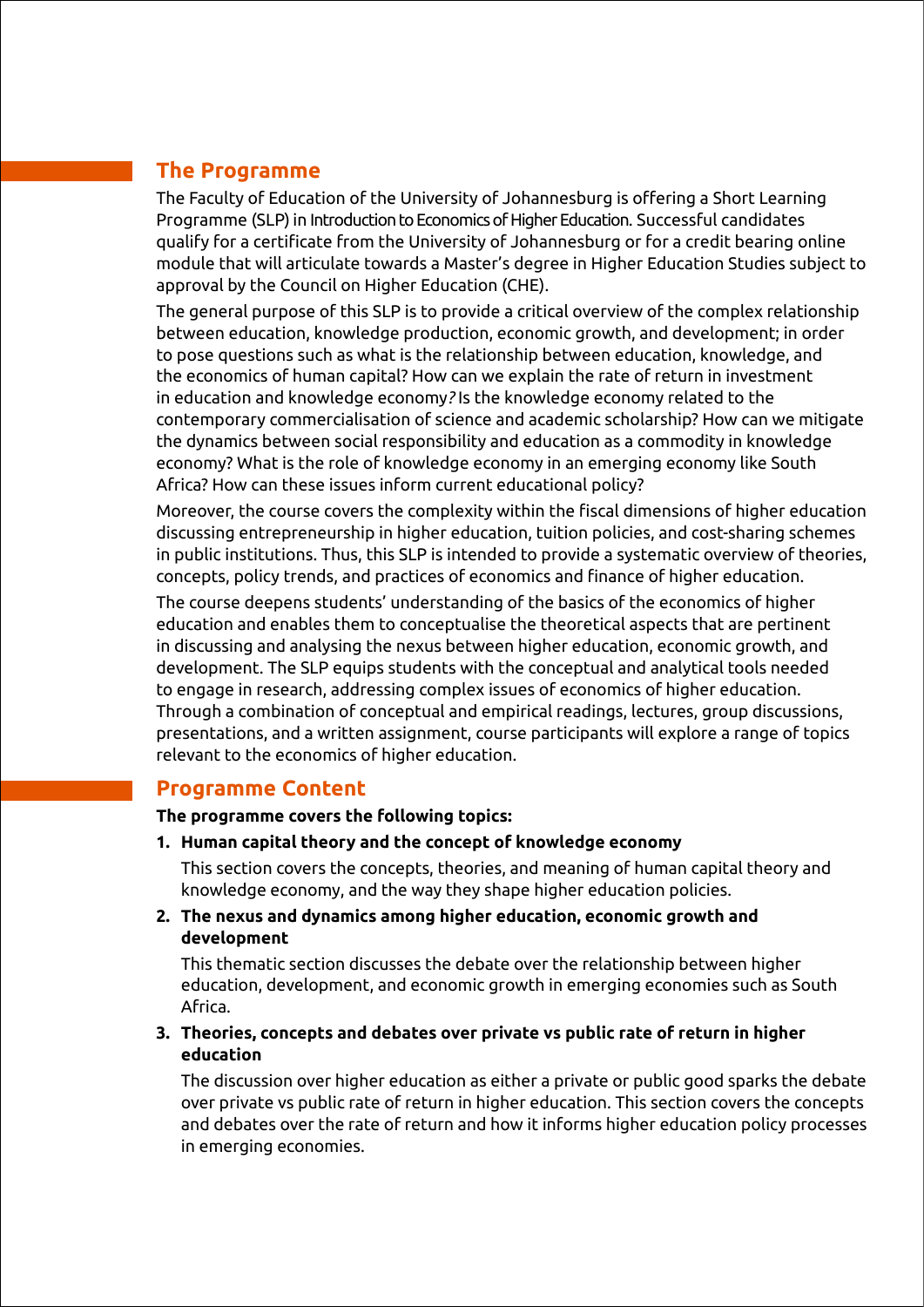#### **4. Funding structures, tuition policies and cost-sharing schemes in higher education**

The costs of higher education in many nations, at least until recently, have been borne predominantly or even exclusively by governments, or taxpayers. There is, however, an emerging trend of cost-sharing throughout the world in the forms of tuition fees, income-contingent systems, or graduate tax. This thematic section discusses the various theoretical justifications for increasing cost-sharing schemes and policy debates in higher education.

#### **5. Policy dynamics and trends in higher education and public finance**

Higher education as a sector must compete with other sectors for public funding. As the higher education demand increases without substantial growth from public funding, the sector faces fiscal stress, which creates an impetus for both governments and higher education institutions to develop various strategies to meet the growing demand. This thematic section explores the diverse coping mechanisms among higher education systems to fiscal stress and the different higher education funding formula. It gives particular attention to the South African experience.

### **Programme Leader**

Dr Mukovhe Masutha

## **Who Should Attend**

The course will be valuable for students in their career as educator, researcher, policy advisor and advocator. They will add value to the education sector, contributing to crucial debates and initiatives that have a direct bearing on the developments and policy processes of the tertiary sector. Students will be professionally fit to critically engage in both theoretical and policy dialogues on higher education issues. Moreover, they will benefit the society at large by extending their critical thinking and problem-solving skills to their various workplaces, in building visionary educational communities.

### **When**

The first intake for this Programme is in July 2022.

# **Admission Requirements**

Prospective candidates will need to have obtained a previous qualification with honours or a postgraduate diploma in the field of Education, Social Science or related fields as per the National Qualifications Framework (NQF) Level 8 qualification (or equivalent) to be admitted to the programme.

A minimum of 65% completion in the approved honours or a postgraduate diploma or the equivalent is also required.

Prior learning will be recognised as an integral part of education and academic practice if the candidate has a basic and general understanding and knowledge about the field of Education.

# **Mode of Delivery**

Online interactive platforms will be used. Course coordinators and presenters will engage students through utilising not only the UJ Learning Management System but also through other webinar platforms, including Zoom, social media chat rooms and online calls.